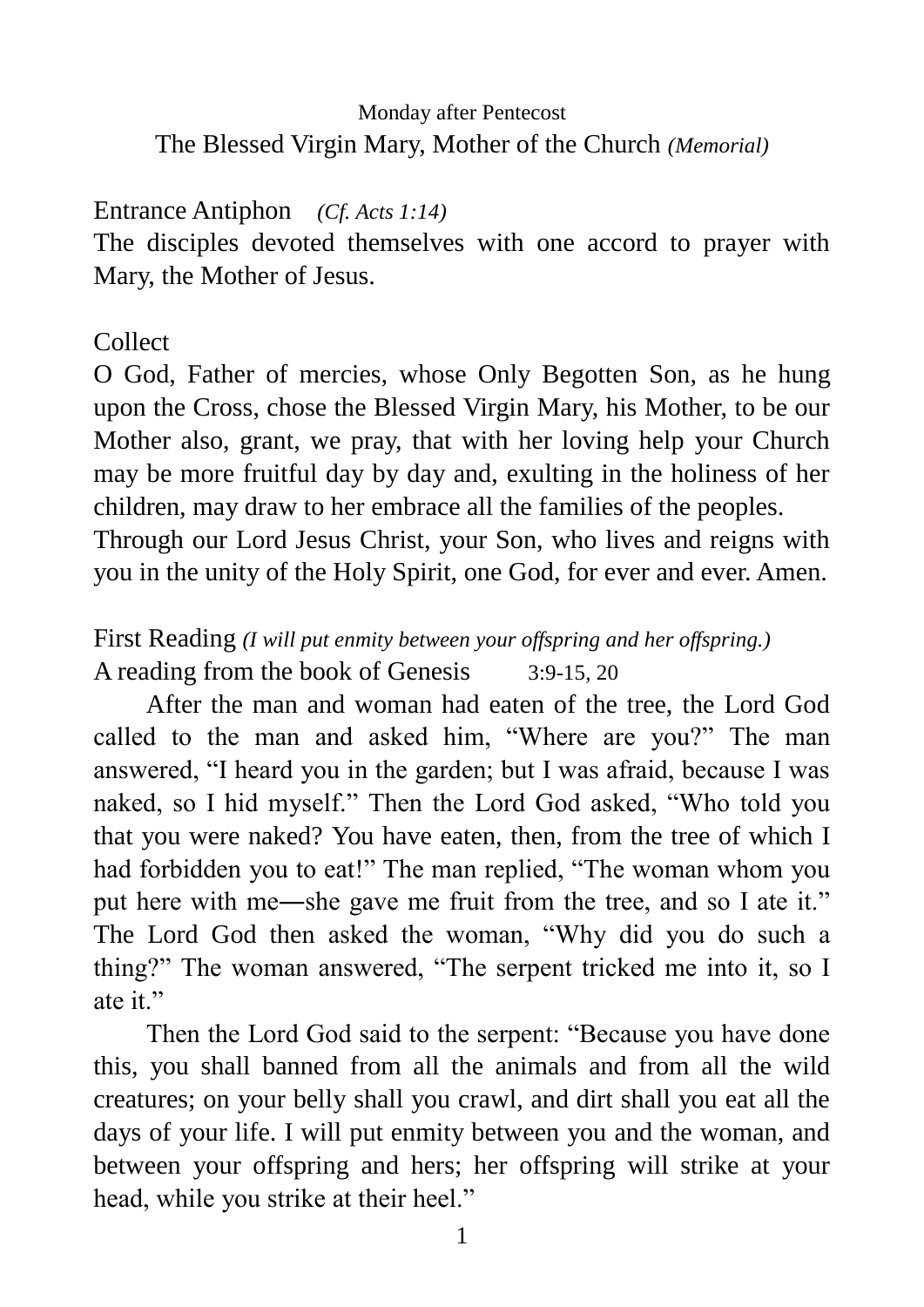The man called his wife Eve, because she became the mother of all the living.―The Word of the Lord.

*Or*

First Reading *(With one heart the disciples continued in steadfast prayer with Mary, the mother of Jesus.)*

A reading from the Acts of the Apostles 1:12-14

After Jesus had been taken up into heaven, the apostles returned to Jerusalem from the mount called Olivet, which is near Jerusalem, a sabbath day's journey away.

When the apostles entered the city they went to the upper room where they were staying, Peter and John and James and Andrew, Philip and Thomas, Bartholomew and Matthew, James son of Alphaeus, Simon the Zealot, and Judas son of James. All these devoted themselves with one accord to prayer, together with some women, and Mary the mother of Jesus, and his brothers.

―The Word of the Lord.

Responsorial Psalm *(87:1-2, 3, 5,6-7)*

R. Glorious things are told of you, O city of God. *(87:3)*

The Lord loves the city founded on holy mountains, loves the gates of Zion more than any dwelling in Jacob. *(R)*

Glorious things are said of you, O city of God! But of Zion it must be said: "They all were born right here." *(R)*

The Most High confirms this; the Lord notes in the register of the peoples: "This one was born here." So all sing in their festive dance: "Within you is my true home." *(R)*

Gospel Acclamation

R. Alleluia, Alleluia.

O happy Virgin, you gave birth to the Lord; O blessed Mother of the Church, you warm our hearts with the Spirit of your Son Jesus Christ. R. Alleluia, Alleluia.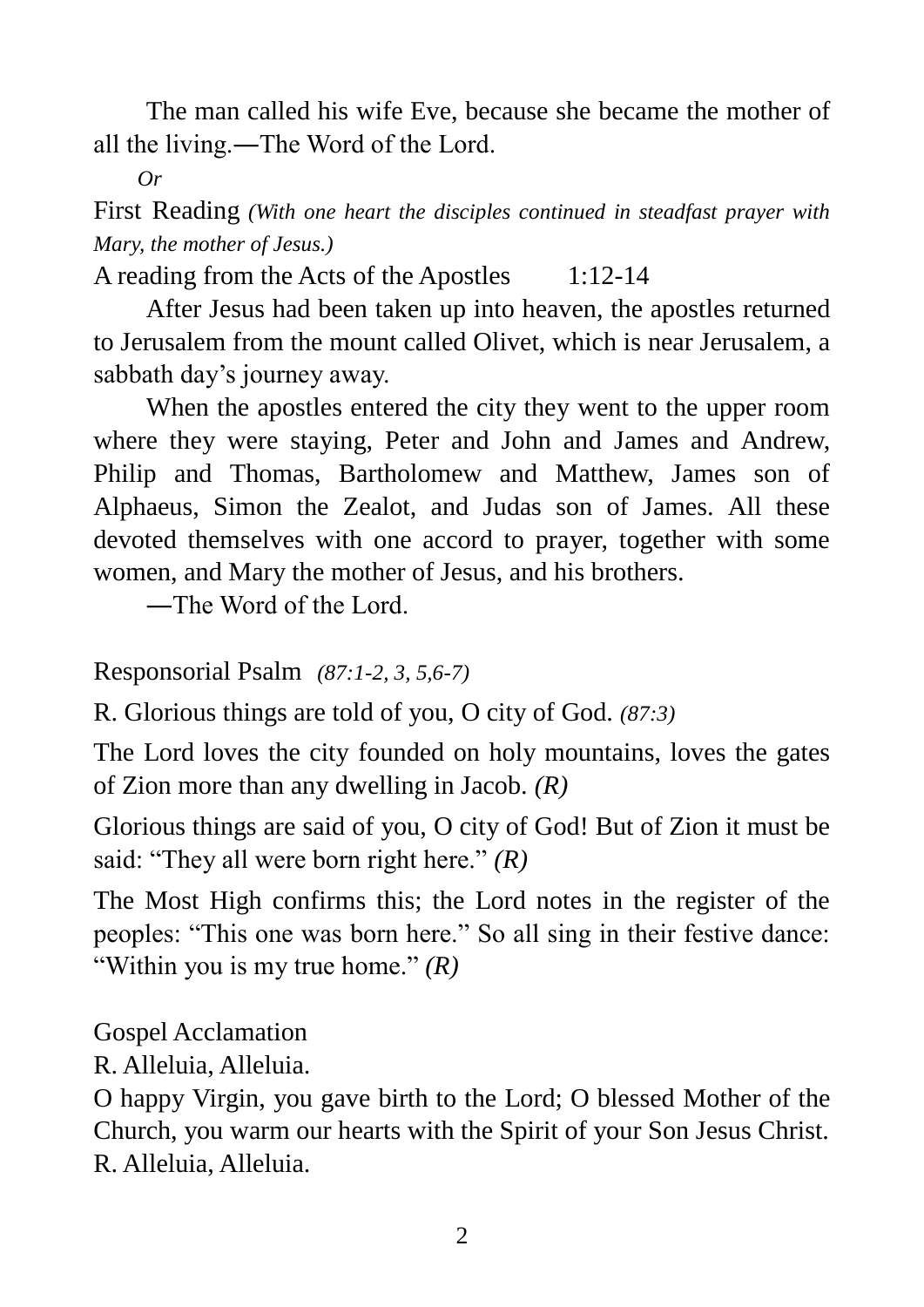Gospel *(Woman, this is your son. This is your mother.)* A reading from the holy Gospel according to John 19:25-34

Standing by the cross of Jesus were his mother and his mother's sister, Mary the wife of Clopas, and Mary of Magdala. When Jesus saw his mother and the disciple whom he loved standing beside her, he said to his mother, "Woman, behold, your son." Then he said to the disciple, "Behold, your mother." And from that hour the disciple took her into his home.

After this, aware that everything was now finished, in order that the Scripture might be fulfilled, Jesus said, "**I thirst**."

There was a vessel filled with common wine. So they put a sponge soaked in wine on a sprig of hyssop and put it up to Jesus' mouth. When Jesus had taken the wine, he said, "**It is finished**." And bowing his head, Jesus handed over the spirit.

Now since it was Preparation Day, in order that the bodies might not remain on the cross on the sabbath, for the sabbath day of that week was a solemn one, the Jews asked Pilate that their legs be broken and that they be taken down. So the soldiers came and broke the legs of the first and then of the other one who was crucified with Jesus. But when they came to Jesus and saw that he was already dead, they did not break his legs, but one soldier thrust his lance into his side, and immediately blood and water flowed out.

―The Gospel of the Lord.

## Prayer Over the Offerings

Receive our offerings, O Lord, and transform them into the mystery of salvation, so that by its power we may be set aflame with the charity of the Virgin Mary, Mother of the Church, and with her may be united more closely to the work of redemption. Through Christ our Lord. Amen.

#### Preface *(Mary, Model and Mother of the Church)*

It is truly right and just, our duty and our salvation, always and everywhere to give you thanks, Lord, holy Father, almighty and